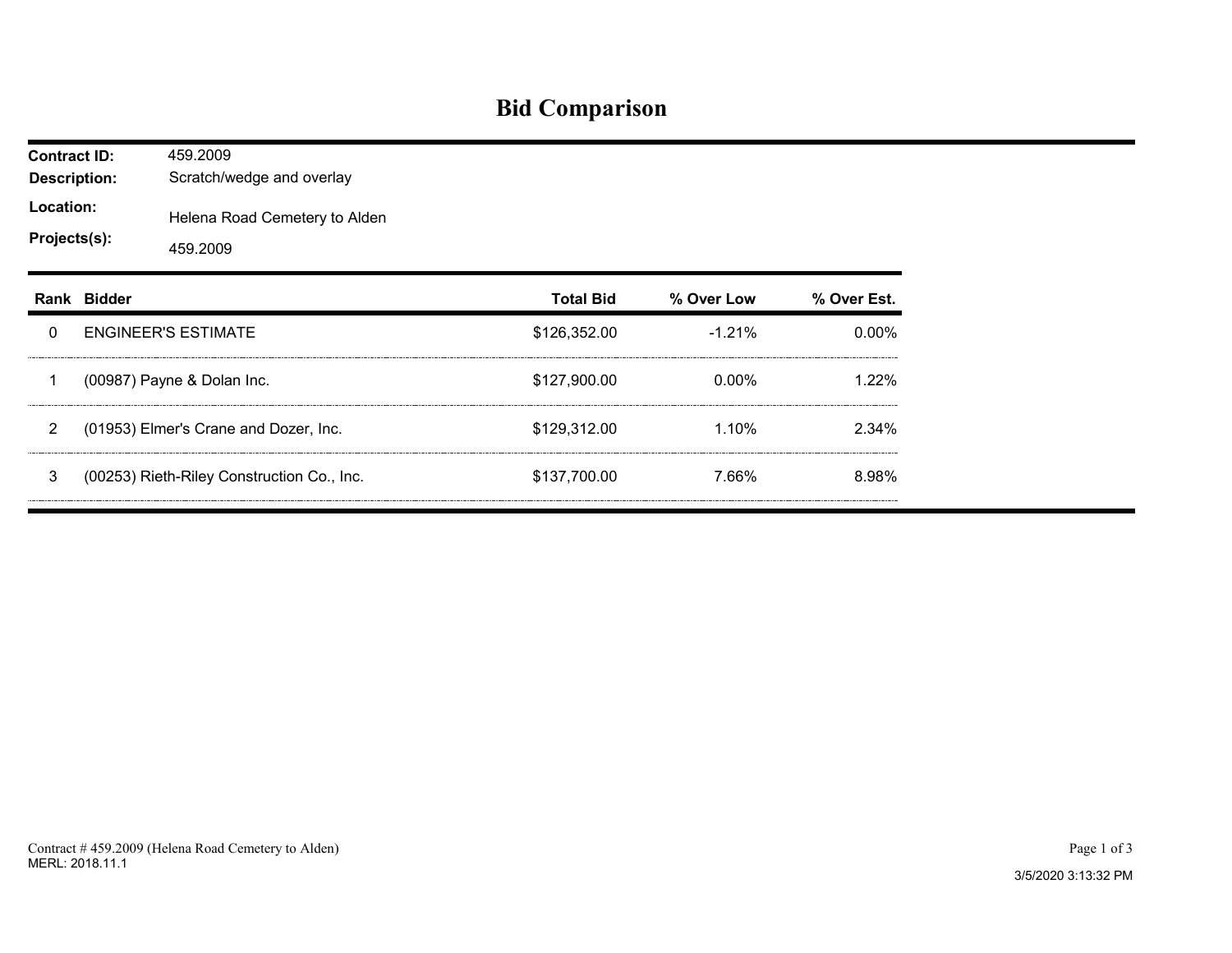| Line<br><b>Description</b> | Pay Item Code                       | <b>Quantity Units</b> |             | <b>ENGINEER'S ESTIMATE</b><br>(0)<br><b>Bid Price</b> | Total        | (1) Payne & Dolan Inc.<br><b>Bid Price</b> | <b>Total</b> | (2) Elmer's Crane and Dozer, Inc.<br><b>Bid Price</b> | <b>Total</b> |
|----------------------------|-------------------------------------|-----------------------|-------------|-------------------------------------------------------|--------------|--------------------------------------------|--------------|-------------------------------------------------------|--------------|
| 0001                       | 1500001                             |                       | <b>LSUM</b> | \$10,000.00                                           | \$10,000.00  | \$5,000.00                                 | \$5,000.00]  | \$500.00                                              | \$500.00     |
|                            | Mobilization, Max \$10,000          |                       |             |                                                       |              |                                            |              |                                                       |              |
| 0002                       | 5010050                             | 600                   | Ton         | \$63.00                                               | \$37,800.00  | \$68.00                                    | \$40,800.00  | \$69.90                                               | \$41,940.00  |
| <b>HMA, 4E1</b>            |                                     |                       |             |                                                       |              |                                            |              |                                                       |              |
| 0003                       | 5010056                             | 1,200                 | Ton         | \$63.00                                               | \$75,600.00  | \$65.00                                    | \$78,000.00  | \$71.10                                               | \$85,320.00  |
| <b>HMA, 5E1</b>            |                                     |                       |             |                                                       |              |                                            |              |                                                       |              |
| 0004                       | 8120140                             | $\overline{2}$        | Ea          | \$250.00                                              | \$500.00     | \$100.00                                   | \$200.00     | \$50.00                                               | \$100.00]    |
|                            | Lighted Arrow, Type C, Furn         |                       |             |                                                       |              |                                            |              |                                                       |              |
| 0005                       | 8120141                             | $\overline{2}$        | Ea          | \$1.00                                                | \$2.00       | \$100.00                                   | \$200.00     | \$1.00                                                | \$2.00       |
|                            | Lighted Arrow, Type C, Oper         |                       |             |                                                       |              |                                            |              |                                                       |              |
| 0006                       | 8120170                             |                       | <b>LSUM</b> | \$1,000.00                                            | \$1,000.00]  | \$1,700.00                                 | \$1,700.00   | \$500.00                                              | \$500.00     |
|                            | <b>Minor Traf Devices</b>           |                       |             |                                                       |              |                                            |              |                                                       |              |
| 0007                       | 8120350                             | 150                   | Sft         | \$2.00                                                | \$300.00     | \$1.00                                     | \$150.00     | \$2.00                                                | \$300.00     |
|                            | Sign, Type B, Temp, Prismatic, Furn |                       |             |                                                       |              |                                            |              |                                                       |              |
| 0008                       | 8120351                             | 150                   | Sft         | \$1.00                                                | \$150.00     | \$1.00                                     | \$150.00     | \$1.00                                                | \$150.00     |
|                            | Sign, Type B, Temp, Prismatic, Oper |                       |             |                                                       |              |                                            |              |                                                       |              |
| 0009                       | 8120370                             |                       | <b>LSUM</b> | \$1,000.00                                            | \$1,000.00]  | \$1,700.00                                 | \$1,700.00   | \$500.00                                              | \$500.00     |
|                            | <b>Traf Regulator Control</b>       |                       |             |                                                       |              |                                            |              |                                                       |              |
| <b>Bid Totals:</b>         |                                     |                       |             |                                                       | \$126,352.00 |                                            | \$127,900.00 |                                                       | \$129,312.00 |